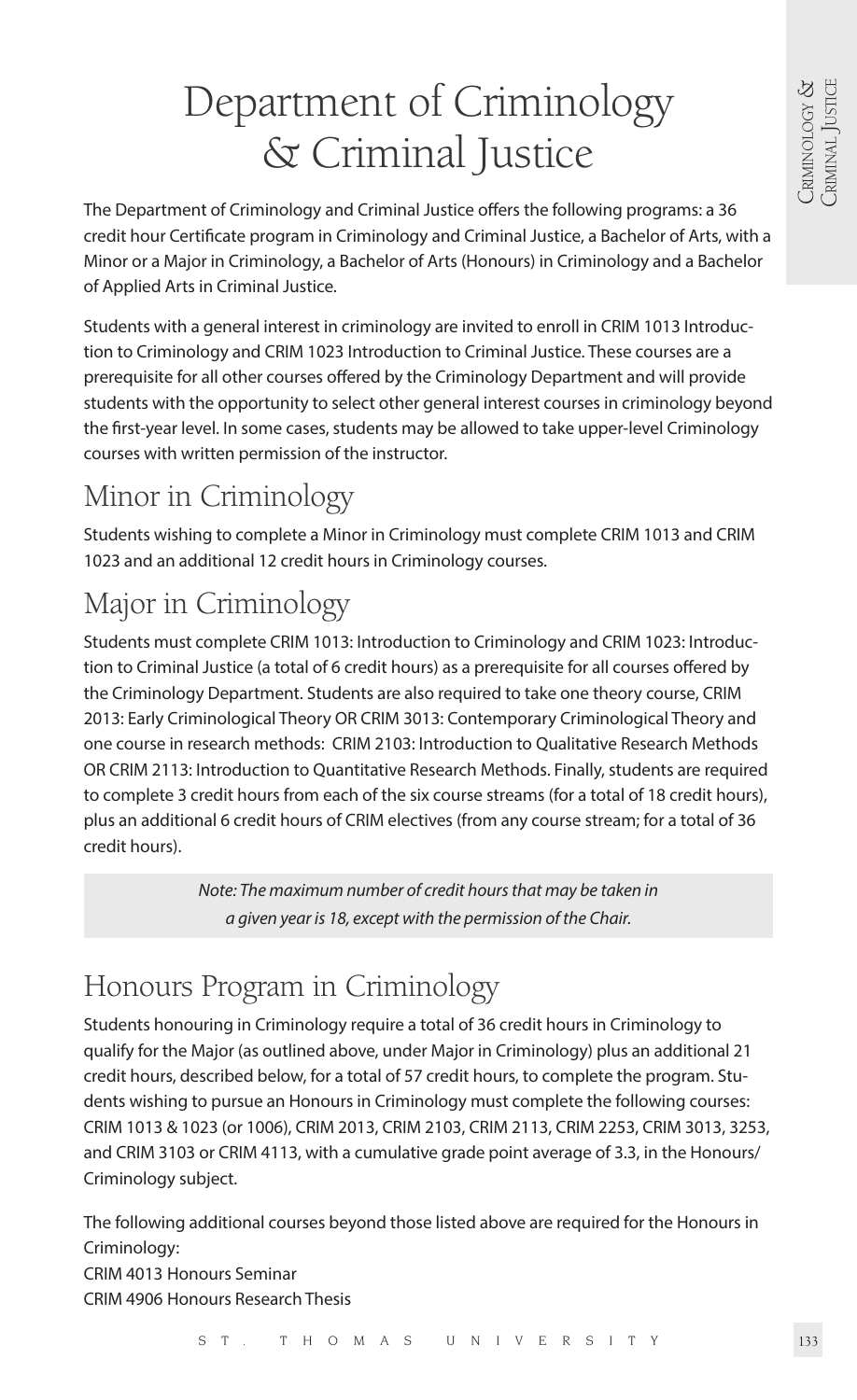Two 3 credit Criminology seminar courses at the 4000 level.

It is strongly advised that the Honours program is intended primarily for those students who plan to go to graduate school. Entrance to the Honours program is a two-stage process. Students must first submit a formal application to the Chair of the Criminology and Criminal Justice Department which includes: a completed application form indicating a preliminary course of study, an academic transcript, and a sample of writing which shows the candidate's promise for completing the Honours thesis. Entrance to the Honours program is highly competitive, and the number of spaces available is limited. Not all candidates who meet the minimum requirements will gain acceptance into the Honours program.

# Course Streams

# **Cultural Studies**

| <b>CRIM 2463</b> | Cultural Criminology                      |
|------------------|-------------------------------------------|
| CRIM 2743        | Social Protest in Canada                  |
| CRIM 3263        | Crime and the Media                       |
| CRIM 3273        | Crime in Popular Film                     |
| CRIM 3403        | Discourse and Crime                       |
| CRIM 3563        | Visual Criminology                        |
| CRIM 4143        | Hate Crime                                |
| CRIM 4273        | Advanced Studies in Crime in Popular Film |
| CRIM 4513        | Ethnography and Crime                     |
|                  |                                           |

### **Criminal Justice Studies**

- CRIM 2403 Criminalizing Women in Canada
- CRIM 2503 Diversity, Crime & Justice in Canada
- CRIM 2943 Victimology
- CRIM 3123 Contemporary Issues in Criminal Justice
- CRIM 3153 Criminal Behaviour
- CRIM 3163 Perspectives on Missing Persons
- CRIM 3203 Government and the Criminal Justice System
- CRIM 3283 Crime Prevention
- CRIM 3703 Toxic In/Justice: Green Criminology and Environmental Protest
- CRIM 3953 Peacemaking Criminology and Restorative Justice
- CRIM 4133 International and Comparative Criminal Justice

# **Law & Society Studies**

- CRIM 2123 Criminal Law
- CRIM 2253 Crime and Society in Historical Perspective
- CRIM 3143 Charter Rights and Criminal Justice
- CRIM 3163 Perspectives on Missing Persons
- CRIM 3223 Criminal Procedure
- CRIM 3243 Advanced Criminal Law
- CRIM 3503 Wrongful Conviction!
- CRIM 4403 Feminist Legal Studies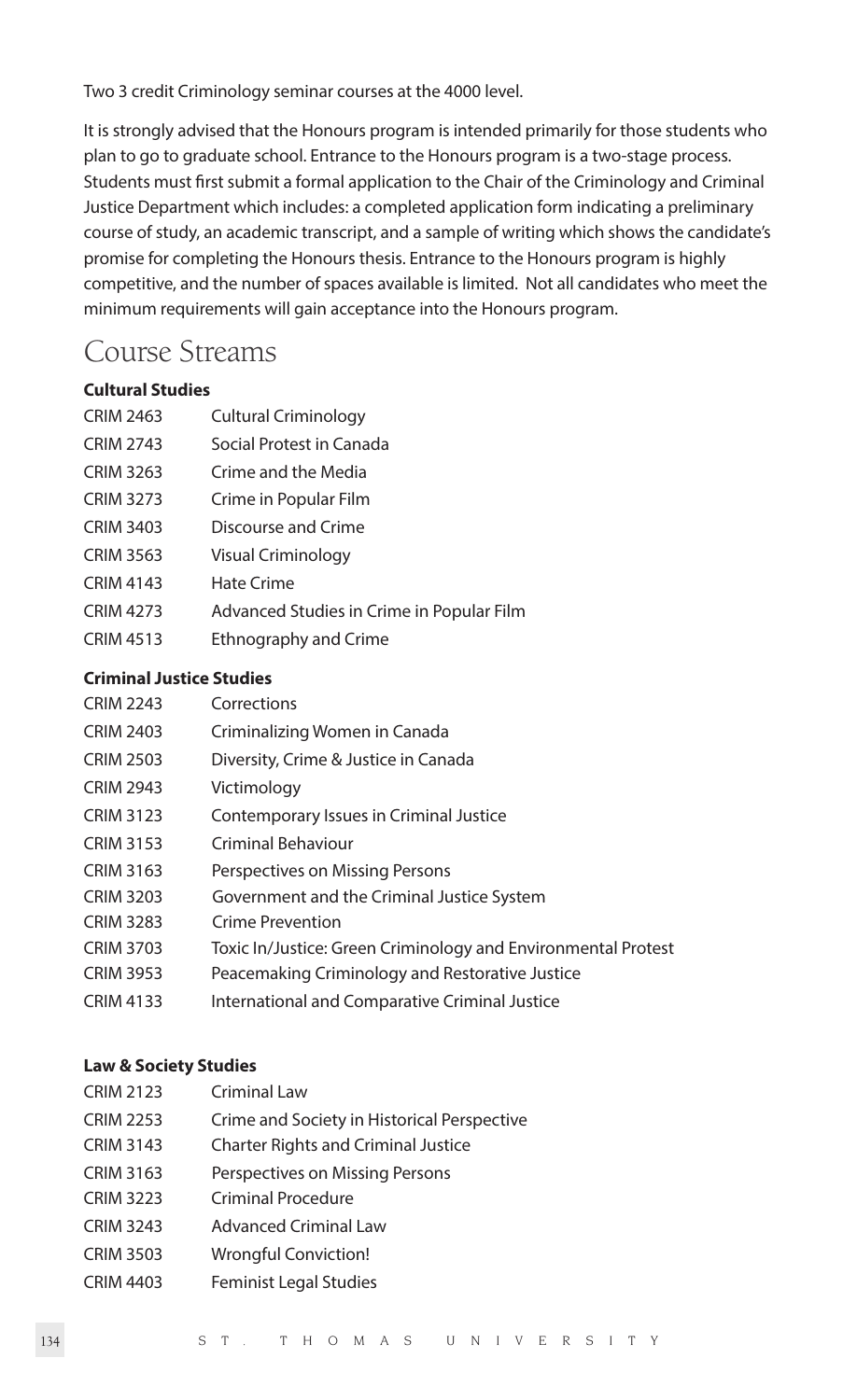#### **Child & Youth Studies**  $CDM 2222$   $M 111$

| CRIM 2223        | YOUTH JUSTICE                            |
|------------------|------------------------------------------|
| <b>CRIM 2263</b> | Children and Youth at Risk               |
| <b>CRIM 3803</b> | Child and Youth Rights                   |
| <b>CRIM 4153</b> | Advanced Studies in Youth Justice Policy |
|                  |                                          |

# **Police & Security Studies**

- CRIM 2843 Corporate Crime and Corporate Regulation
- CRIM 2233 Police and the Canadian Community
- CRIM 3513 Organized Crime
- CRIM 3643 Terrorism
- CRIM 4233 Policing, Security, and Governance

# **Theoretical & Methodological Studies**

- CRIM 2013 Early Criminological Theory
- CRIM 3013 Contemporary Criminological Theory
- CRIM 2103 Introduction to Qualitative Research Methods
- CRIM 2113 Introduction to Quantitative Research Methods
- CRIM 3103 Advanced Qualitative Research Methods
- CRIM 4113 Advanced Data Analysis
- CRIM 4423 Power and Control in Society

# **CRIM-1013. Introduction to Criminology**

This course is designed to introduce the student to the discipline of criminology: its origins, the nature of disciplinary debates, and a sampling of theoretical and methodological issues. It involves an examination of crime patterns, causes of criminal behaviour and crime prevention strategies. This course also introduces the student to core topics covered in electives in the second year: courts, young offenders, police, corrections, and victimology. This introductory course is a prerequisite for all upper-level courses.

# **CRIM-1023. Introduction to Criminal Justice**

This course is designed to introduce the student to the role criminology plays in both formulating and critiquing criminal justice policy and a sampling of theoretical and methodological issues. It involves a critical look at the nature of the criminal justice system, the role of the state and the creation of policies through the passing of bills, legislation, and statutes pertinent to the interpretation of the Criminal Code. This course also introduces the student to core topics covered in electives in the second year: courts, young offenders, police, corrections, and victimology. This introductory course is a prerequisite for all upper-level courses.

# **CRIM-2013. Early Criminological Theory**

This course will be a survey course of classical theories in criminology. Classical theories will include the influences of work by early criminologists such as Bentham, Beccaria, Lombroso, Quetelet, and Durkheim in the development of theory and the history of theories of punishment. This course will build on the historical roots of crime and criminological theory in pre-20th century criminological theory. Prerequisites: CRIM 1013 and CRIM 1023.

# **CRIM-2103. Introduction to Qualitative Research Methods**

The purpose of this course is to introduce students to qualitative research methods. Students will learn the theoretical and epistemological foundations of qualitative methods and explore a number of data collection methods inherent to qualitative research, as well as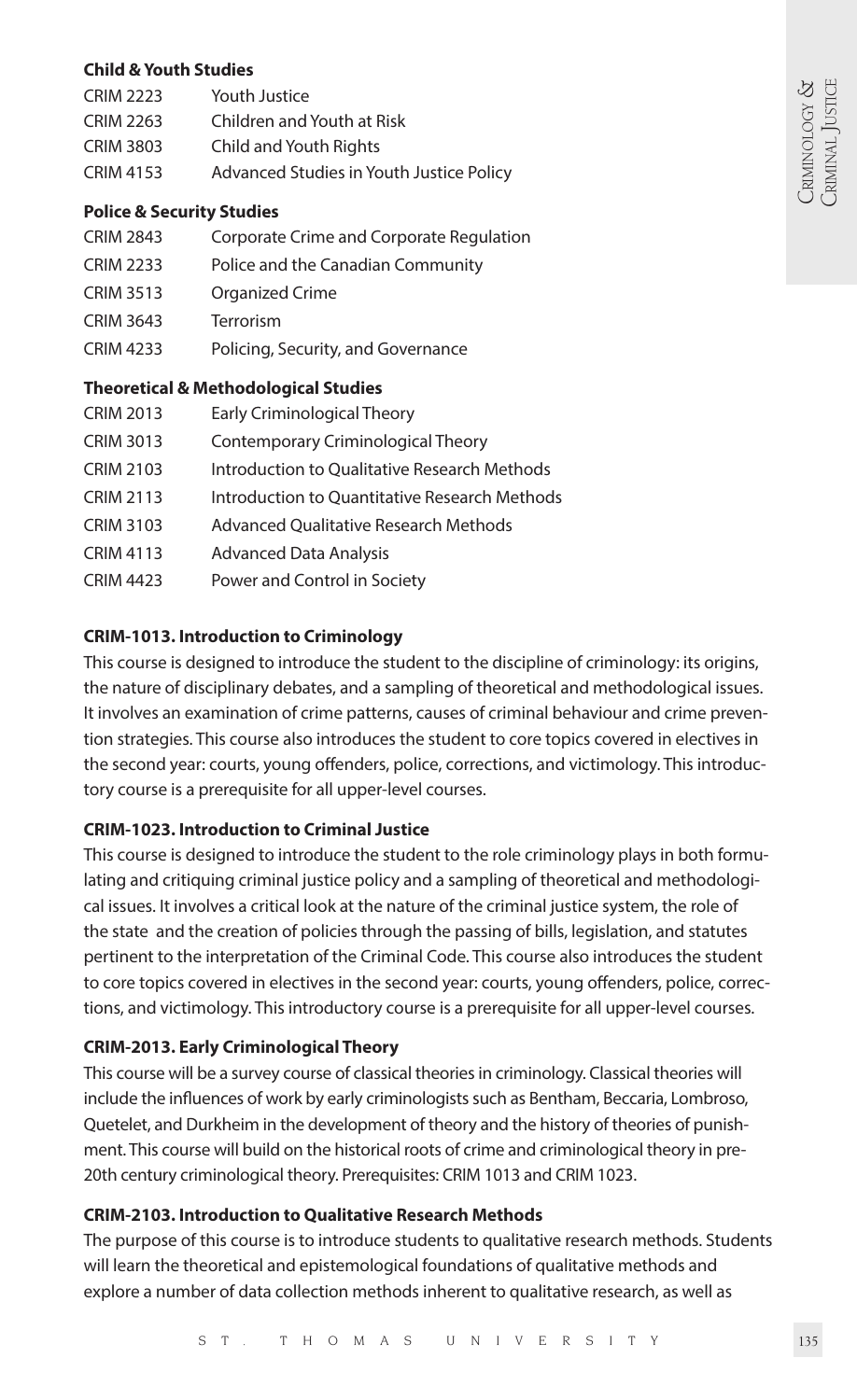critically evaluate and make appropriate use of secondary information sources. Prerequisites: CRIM 1013 and CRIM 1023.

# **CRIM-2113. Introduction to Quantitative Research Methods (POLS 2913)**

This course is designed to provide students with an introduction to social science research methods and statistics as they apply to criminology and criminal justice issues. It aims to help students understand the fundamentals of the scientific method, including research design, sampling methodologies, measurement strategies, statistics, and data collection techniques, while assisting them in the development of the necessary critical thinking skills to critique and evaluate criminal justice research. Prerequisites: CRIM 1013 and CRIM 1023.

### **CRIM-2123. Criminal Law**

This course provides an introduction to criminal law - what it is, how it came into being, and the various elements of offences and forms of defence within Canada's criminal law system. Possible topics include: sources of criminal law in Canada; duty to act; voluntariness; negligent homicide; causation; strict and absolute liability; attempts; and a variety of criminal defences, including mental disorder, mistake of fact, consent, provocation, and necessity. Prerequisites: CRIM 1013 and CRIM 1023.

# **CRIM-2223. Youth Justice (HMRT)**

This course will examine theories of juvenile delinquency in historical and contemporary perspectives. A review of Canadian legislation concerning young offenders will be done to illuminate the official response to juvenile delinquency in light of the theories noted above. Special attention will be given to the Young Offenders Act, juvenile justice in Canada, the disposition of young offenders, and the rights of young adults. Prerequisites: CRIM 1013 and CRIM 1023.

# **CRIM-2233. Police and the Canadian Community**

This course is designed to examine the social and political role of the police and police practices in the contemporary Canadian society. The topics that will be discussed include the functions and objectives of modern policing, police discretion, police powers, and structures of accountability. Particular attention will be given to an examination of the context of police - community relations and crime prevention initiatives. Prerequisites: CRIM 1013 and CRIM 1023.

# **CRIM-2243. Corrections**

This course will provide a comprehensive review of the theories and history of corrections together with their implementation in Canada. Particular attention will be devoted to contemporary issues such as the trend from incarceration to community-based treatment, the diversion of young offenders, and electronic surveillance. Prerequisites: CRIM 1013 and CRIM 1023.

# **CRIM-2253. Crime and Society in Historical Perspective (HMRT)**

This course examines how definitions of crime and the criminal have changed over time in Canada, and how the criminal justice system has dealt with crime and criminals. The course will also highlight the role that the State, criminal justice officials, and the media have played in defining crime and the criminal. From arson to zealots, the emphasis is on an examination of class, race, age, and gender as relations of power. Prerequisites: CRIM 1013 and CRIM 1023.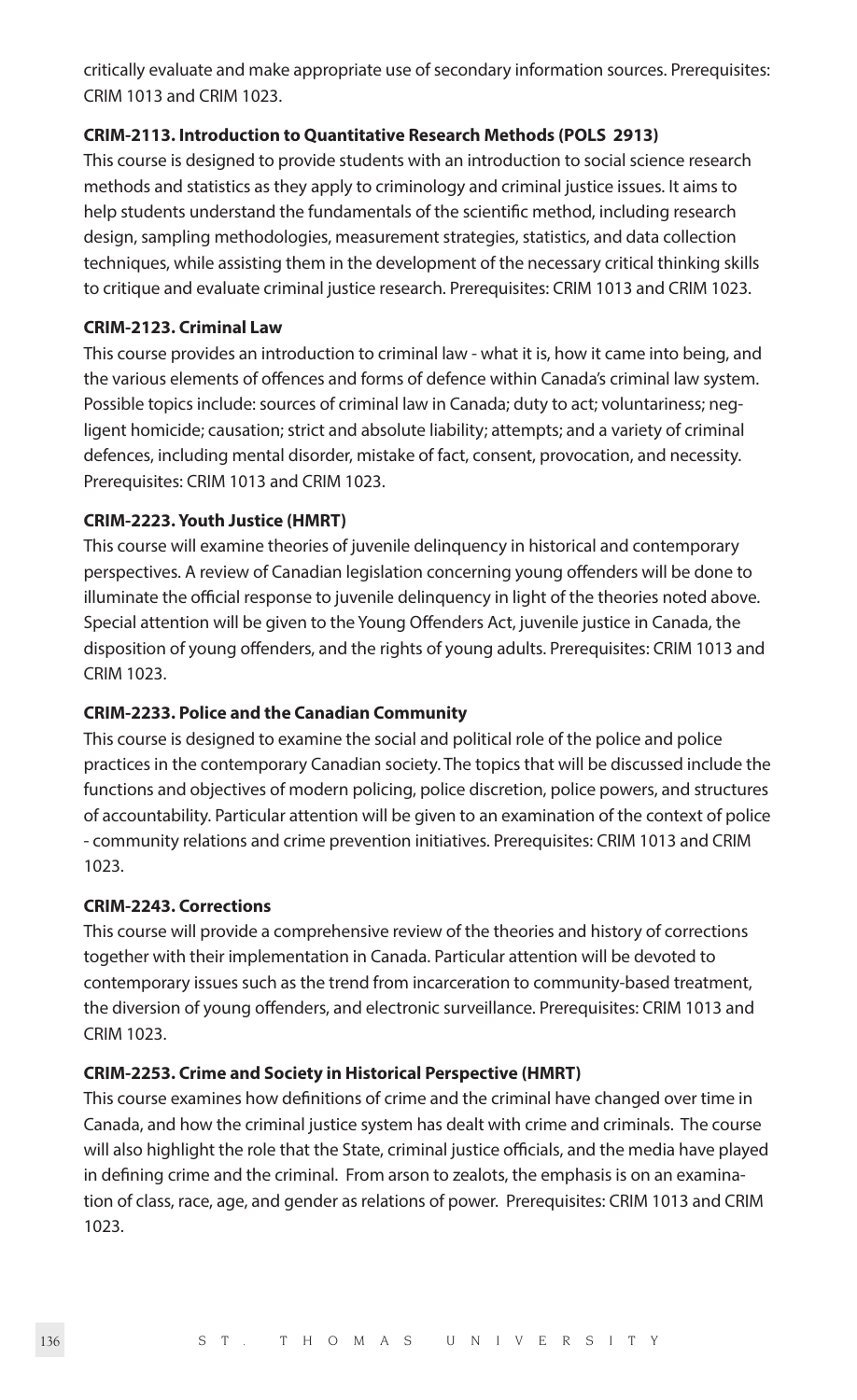# **CRIM-2263. Children and Youth At Risk**

This course will provide an analysis of the concept of at-risk children and youth from a theoretical and practical application. Considering the question of risk from an ecological framework as well as a constructionist perspective, individual and social factors which have an impact on children's and youth ability to cope with threats to their development will be critically evaluated. The literature on resilience in the context of both individual and social justice paradigms will also provide students an opportunity to consider various interventions designed to promote healthy development. Topics may include: youth homelessness, children of incarcerated parents, the impact of poverty on children and families, school drop outs, substance abuse, sport and leisure as crime prevention, bullying. Prerequisites: CRIM 1013 and CRIM 1023.

# **CRIM-2403. Criminalizing Women in Canada**

This course critically examines, using a feminist lens, how gender informs women's experiences with crime and the criminal justice system in Canada. Topics to be covered include: intersections of race, class and gender, regulating women, incarceration, dominant ideological constructions of the "female offenders," and recent popular culture representations of women and crime. Prerequisite: CRIM 1013 & CRIM 1023.

# **CRIM-2443. Human Skeletal Biology**

The focus of this course is the anatomy of the skeletal and skeletal muscular systems of the body. Students will learn the details of both the human and nonhuman skeleton in a concentrated lab format. Not open to first-year students.

# **CRIM-2463. Cultural Criminology**

Cultural criminology places deviance and control in the context of culture. Through ethnography and cultural analysis, deviance and control are viewed as cultural products -- creative constructs to be read in terms of the meanings and emotions they embody. Students are challenged to question normative boundaries, and how cultural space is appropriated by power and challenged by transgression. Topics include modern anxiety, visual signifiers and emotion, found in such forms as graffiti, drug subcultures, base-jumping, street-racing or dumpster diving. Prerequisites: CRIM 1013 and CRIM 1023.

# **CRIM-2503. Diversity, Crime & Justice in Canada**

This course examines the intersection of (in)equality, crime and social (in)justice in Canada through a criminology of difference and diversity. Through theoretical and practical material, the course explores how people experience crime and criminal (in)justice through multiple sites of diversity, such as age, ethnicity, race, sexual orientation, social class, religion, etc. Prerequisite: CRIM 1013 & CRIM 1023.

# **CRIM-2743. Social Protest in Canada (HMRT)**

This course will explore, from an historical and contemporary perspective, social protest in Canada. Some of the topics that will be studied in this course include: Strikes and Riots; The Women's Liberation Movement; The Gay Liberation Movement; The Environmental Movement; the Counter-Culture Movement of the 1960s and 1970s and Student Protests; The Civil Rights Movement; Anti-War Demonstrations; and First Nations Protests. It will explain the reasons for and the nature of social protest and discuss how social protest groups have shaped the law, politics and popular culture in Canada. Prerequisites: CRIM 1013 and CRIM 1023.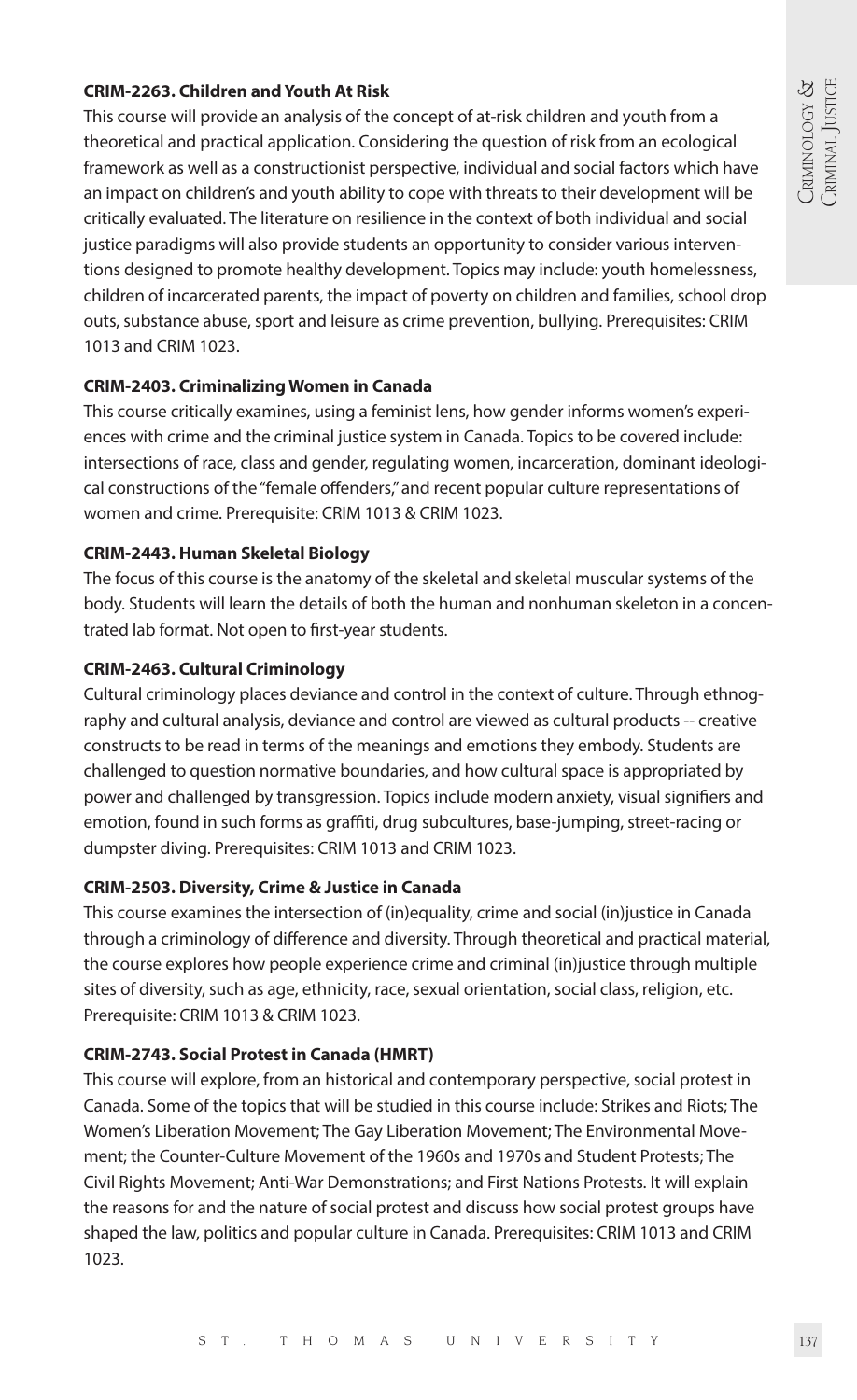#### **CRIM-2943. Victimology**

This course will examine this specialized field of criminology which is related to the study of victims of crime and factors connected to the victim. A historical perspective on the study of victimology, theories related to the explanation of victimization, the modern evolution of victim rights, and the development of victim services will be examined. Specific victim groups, provincial and federal legislation related to victims, the United Nations Charter of Victims Rights will be addressed, as well as the delivery of services to victims involved in the criminal justice system. Prerequisites: CRIM 1013 and CRIM 1023.

# **CRIM-3003. Special Topics in Criminology and Criminal Justice (HMRT)**

This course consists of an in-depth analysis of a specific topic in the field of criminology or criminal justice. The purpose is to provide a more detailed analysis of the topic by integrating theoretical and research applications. The course will be organized around the special interests of full time and visiting faculty to capitalize on the research and theoretical interests of the Department complement. Prerequisites: CRIM 1013 and CRIM 1023.

### **CRIM-3013. Contemporary Criminological Theory**

This course will introduce students to 20th century criminological theories such as the Chicago School, strain theory, differential association theory, labelling theory, and critical criminology. The student's knowledge of classical, positive, and critical criminology will be applied to issues of social control and crime reduction. Prerequisites: CRIM 1013 and CRIM 1023.

# **CRIM-3103. Advanced Qualitative Research Methods**

This course seeks to deepen students' understanding of qualitative research methods, such as research ethics in qualitative research, qualitative research design, interviewing, focus group interviews, participant observation and qualitative content analysis. Prerequisites: CRIM 1013 and CRIM 1023.

#### **CRIM-3123. Contemporary Issues in Criminal Justice**

This course is designed to provide an overview and analysis of contemporary controversies and issues pertinent to the criminal justice system and Canadian crime policy. Specific emphasis will be given to an examination of the influence that changes in social policy and shifting public sentiments about crime control have on both the structure and operation of various components of the criminal justice system. Prerequisites: CRIM 1013 and CRIM 1023.

# **CRIM-3143. Charter Rights and Criminal Justice**

This course is an advanced look at the Canadian Charter of Rights and Freedoms. Particular attention will be devoted to the effects of the Charter on criminal law making and its enforcement with reference to specific examples such as abortion, obscenity, pornography, capital punishment, unreasonable search and seizure, and pre-trial and detention rights. Prerequisites: CRIM 1013 and CRIM 1023.

### **CRIM-3153. Criminal Behaviour**

This course examines the antecedents of, and responses to, criminal behaviour in the context of evidence-based practices in the assessment and treatment of at-risk and diverse offender populations within community and institutional contexts. Topics may include: offender risk assessment practices, major correlates of crime, effective correctional programming, best practices in the prediction and treatment of anti-social behaviour, and an understanding of the role of sound empirical strategies in contributing to what works in addressing criminal behaviour. Prerequisite: CRIM 2243.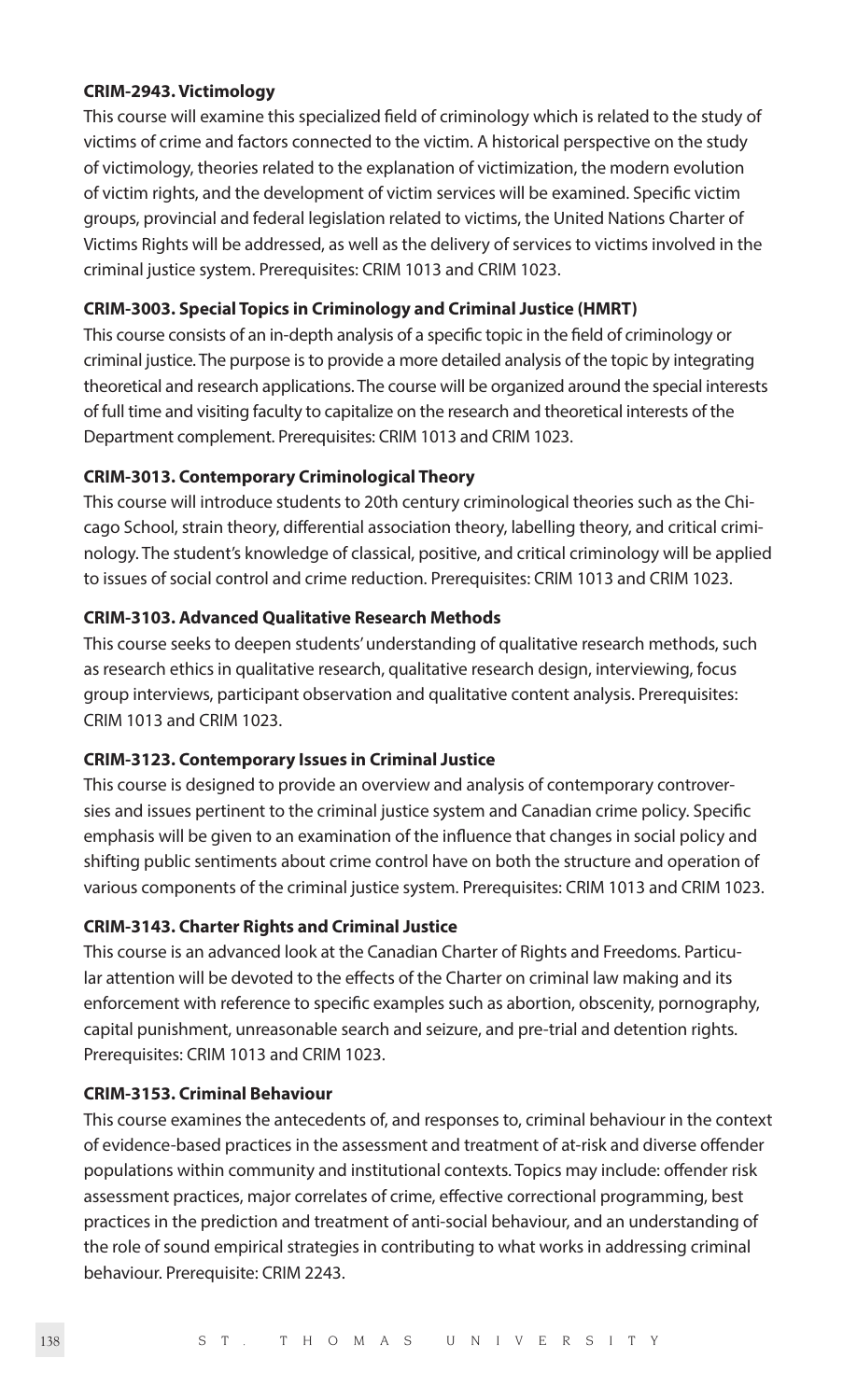# **CRIM- 3163: Perspectives on Missing Persons**

This course investigates and theorizes issues relating to missing and murdered persons. Drawing from diverse fields including criminal justice, feminist/ criminology, sociology, forensic anthropology, critical victimology, and Indigenous studies, the course evaluates established and emerging policies and practices regarding documentation, investigation, prosecution, prevention, and commemoration of missing persons cases. The course critically analyzes colonialism, gender and violence as factors that place particular communities at risk.

# **CRIM 3203. Government and the Criminal Justice System**

This course is an in-depth analysis of policy issues related to policing, courts, and corrections. Through an analysis of contemporary issues facing the criminal justice system in Canada, students will examine the links between the police, politics, law, and the administration of justice. Further, students will explore the roles and responsibilities of various government departments and agencies, non-government agencies, and community organizations affiliated directly and indirectly with the criminal justice system to gain a greater understanding of how to access resources and services for persons affected by the criminal justice system. This is a required course for students enrolled in the Bachelor of Applied Arts in Criminal Justice and is open to students in Criminology. Pre-requisities: CRIM 1013 and CRIM 1023.

# **CRIM-3223. Criminal Procedure**

This course provides an overview of the organizational structure and functions of the court system in Canada. The theory and practice of bail, legal representation, prosecution, the trial, sentencing, and the appeal process will be covered. Prerequisites: CRIM 1013 and CRIM 1023.

# **CRIM-3243. Advanced Criminal Law**

This course builds upon the introduction to criminal law offered in CRIM 2123: Criminal Law, focusing on some of the more complex aspects of Canada's criminal legal system, including examinations of modes of participation in criminal offending as well as various available defences to criminal charges. Topics may include: aiding and abetting, conspiracy, self-defence, intoxication, entrapment, duress, mistake, and consent. There will also be some comparative analyses of international crimes such as genocide, war crimes, crimes against humanity, torture, and terrorism. Prerequisites: CRIM 1013, CRIM 1023, and CRIM 2123.

# **CRIM 3253. Pre-Honours Workshop**

The goal of this course is the completion of an Honours thesis proposal to be included as part of the Honours application. Topics to be covered include: writing a research question, research methodology and measurement, selecting and using an adequate theory, and writing and submitting a proposal. Completion of this course does not ensure admission into the Honours program. Prerequisites: CRIM 1013 and CRIM 1023, CRIM 2103, CRIM 2113, CRIM 2013, CRIM 3103.

# **CRIM-3263. Crime and the Media**

This course involves the analysis of crime in the media, focusing on such vehicles as television crime shows, newsmagazine documentaries, newspaper reports and the worldwide web. Methodological and theoretical approaches to be used include discourse and content analysis, triangulation, critical criminology, social constructionism, and critical contextual analysis. Topics include terrorism, gendered violence, hate crime, crime waves, serial homicide, police crime, and youth crime. Prerequisites: CRIM 1013 and CRIM 1023.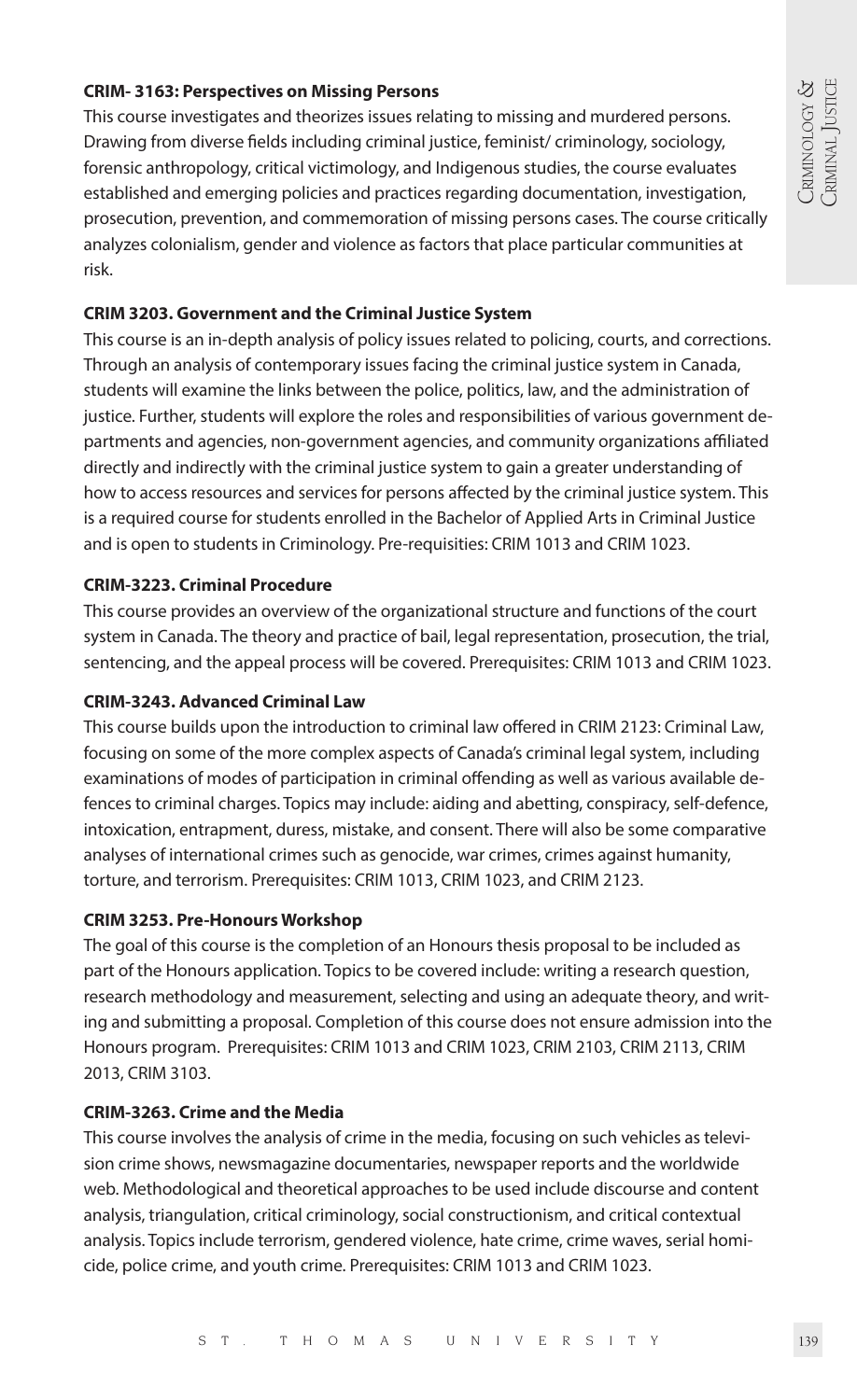#### **CRIM-3273. Crime in Popular Film**

This course will explore popular and primarily American film from a criminological perspective, paying particular attention to how we understand crime through film. Such themes as what is a crime film?, criminology in crime films, police films, court room films, and prison films will be explored. At the conclusion of this course, students should be able to critically evaluate film and the relationships between crime and society portrayed through popular film. Prerequisites: CRIM 1013 and CRIM 1023.

#### **CRIM-3283. Crime Prevention**

This course will explore three approaches to crime prevention - primary, secondary and tertiary, that reduce the likelihood of crime and/or fear of crime in society. Using both academic and policy documents to explore ways in which agents of the criminal justice system and the community embark on strategies to reduce crime, students will evaluate the effectiveness of such strategies as crime prevention through environmental design, crime mapping, target hardening, deterrence, crime prevention through social development and public education. Topics may include: identity theft, cyber bullying, bio-violence. Prerequisites: CRIM 1013 and CRIM 1023.

#### **CRIM-3403. Discourse and Crime**

This course introduces students to the power and impact of discourse in criminology. The discourses of crime will be critically analyzed through such topics as interviews, interrogations, testimony, written accounts, judicial interpretations, and media accounts. Prerequisite: A minimum of 75 credit hours, which includes CRIM 1013 and 1023 or CRIM 1006, or permission of the instructor.

# **CRIM-3503. Wrongful Conviction!**

Wrongful convictions undermine the legitimacy premise that accused persons are innocent until proven guilty under the law. This course focuses on reasons and factors contributing to wrongful convictions: eyewitness identification, jailhouse informants; and looks at outcomes and legislations that have been enacted to prevent and remedy these legal/social injustices. This course explores how police, expert witnesses, prosecutors, defence lawyers, juries, trial judges and defendants contribute to wrongful convictions; and how that can be remedied. Prerequisites: CRIM 1013 and CRIM 1023.

# **CRIM-3513. Organized Crime**

This course is designed to provide a critical look at the phenomenon of organized crime. The appearance of organized crime in place and time, its various definitions, and the forms it takes, such as Mafias, triads, posses, cartels, and biker gangs, will be examined. Organized crime will be situated in the larger socio-cultural context where its institutional assessment and media portrayal will be analyzed. Prerequisites: CRIM 1013 and CRIM 1023.

# **CRIM-3563. Visual Criminology**

This course is a pantheonic study of how visuals are used in research, media, evidentiarism, teaching, and artistic representations of crime. Visual technologies study forensic evidence, examine photographs for identification and images for content, and are used to record criminal events. The course re/collects visual data for analysis using visual teaching technologies to create a critical reflection on lived experience. Prerequisites: CRIM 1013 and CRIM 1023.

# **CRIM-3643. Terrorism: An Introduction**

This course provides a survey of issues related to terrorism and global conflict wherein students will be able to discuss social, political, economic and cultural roots of terrorism. In particular, this course will develop an appreciation of the complex motivations produc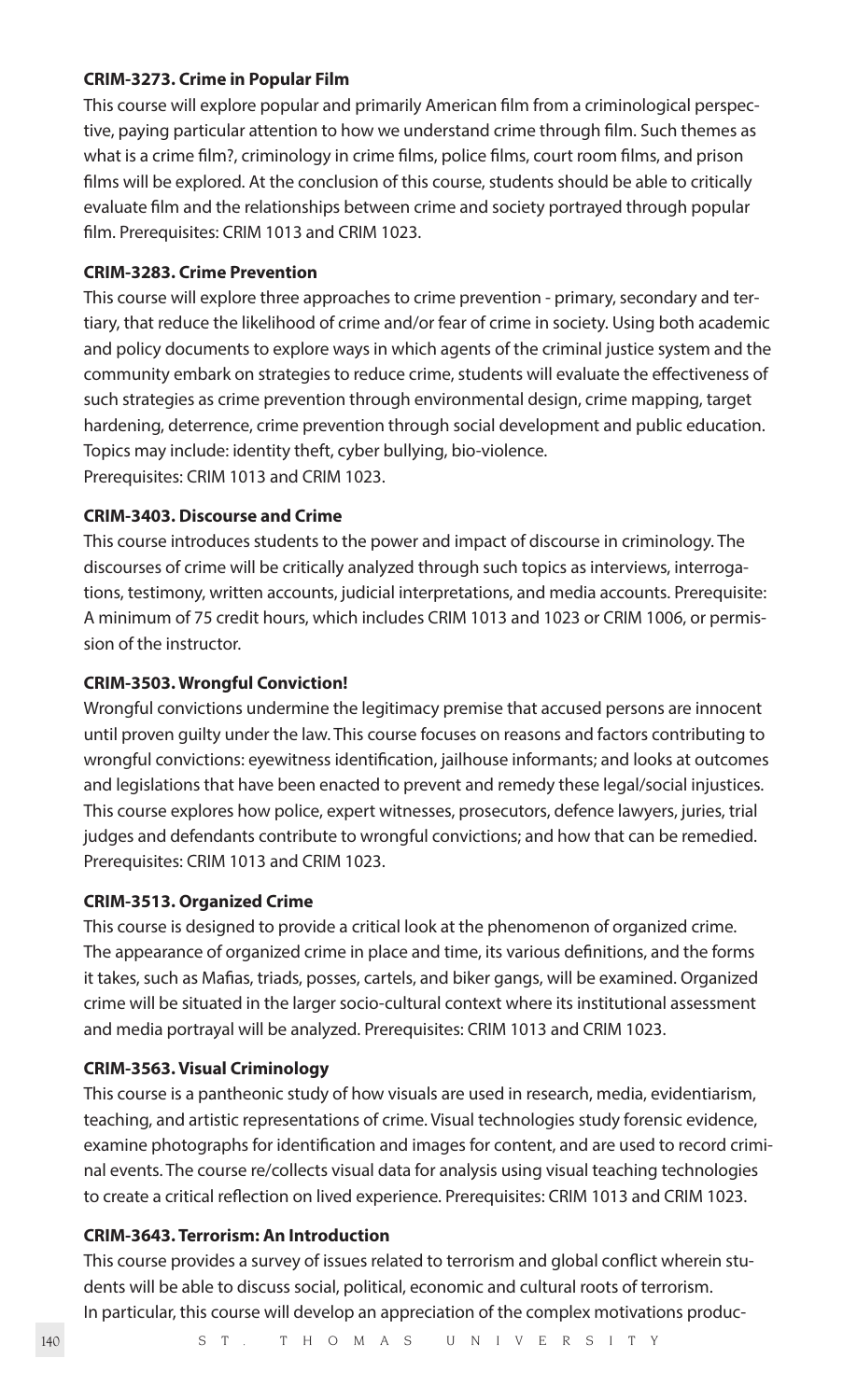ing terrorism, as well as the unusual character and significant trade-offs that are induced by governments to minimize the impact of terrorism. Prerequisites: CRIM 1013 and CRIM 1023

# **CRIM 3703: Toxic In/Justice: Green Criminology and Environmental Protest**

This course is designed to study harms against the environment writ large, and actions designed to protest and protect against those harms. Topics include environmental pollution in nature, home and workplace;relevant law and policy; corporate crimesagainst humanity;and,environmental protest and justicemovements. Prerequisite: 1013&1023, or permission of the Instructor

# **CRIM-3803. Child and Youth Rights**

This interdisciplinary course focuses on the implementation of articles of the UN Convention on the Rights of the Child, specifically provision rights (e.g., health care, education), protection rights (e.g., from abuse, neglect, exploitation), and participation rights (e.g., in families, schools) with a particular emphasis on the implementation of these articles in Canada. Prerequisites: CRIM 1013 and CRIM 1023, HMRT 2003.

# **CRIM-3843. Corporate Crime and Corporate Regulation**

This course will provide an overview and critical analysis of corporate crime and its regulation in Canada. The course will examine: the problems of definition of corporate crime; the images, measurement and victims of such crime; the types of corporate crime; theories and perspectives on the etiology of corporate criminality and corporate crime; the origins of the laws against corporate crime and contemporary legislative lawmaking in this field; the effectiveness of policing and regulation of corporate crime; and various reforms proposed to deal with such crimes in the future. Prerequisites: CRIM 1013 and CRIM 1023.

# **CRIM-3933. Independent Study in Criminology**

Students may undertake independent studies under the direction of a member of the criminology faculty with the permission of the Chair. The course is limited to students of proven academic merit. It is expected that students will have a clear idea of their area of study and they will be expected to submit a written proposal about the selected topic including a preliminary bibliography, a clear articulation of the research topic, and an argument justifying the topic as an independent course of study. Determination of the credit value of the proposed course of study will be decided in consultation with the faculty member involved.

# **CRIM-3936. Independent Study in Criminology**

Students may undertake independent studies under the direction of a member of the criminology faculty with the permission of the Chair. The course is limited to students of proven academic merit. It is expected that students will have a clear idea of their area of study and they will be expected to submit a written proposal about the selected topic including a preliminary bibliography, a clear articulation of the research topic, and an argument justifying the topic as an independent course of study. Determination of the credit value of the proposed course of study will be decided in consultation with the faculty member involved.

# **CRIM-3953. Peacemaking Criminology and Restorative Justice**

This seminar critically examines the philosophical, spiritual, and sociological bases of peacemaking criminology and restorative justice theory and practice. Also discussed will be particular restorative justice initiatives and other alternatives to the current retributive criminal justice model. (Students who have already completed CRIM 4123 are not eligible to take CRIM 3953 for credit.)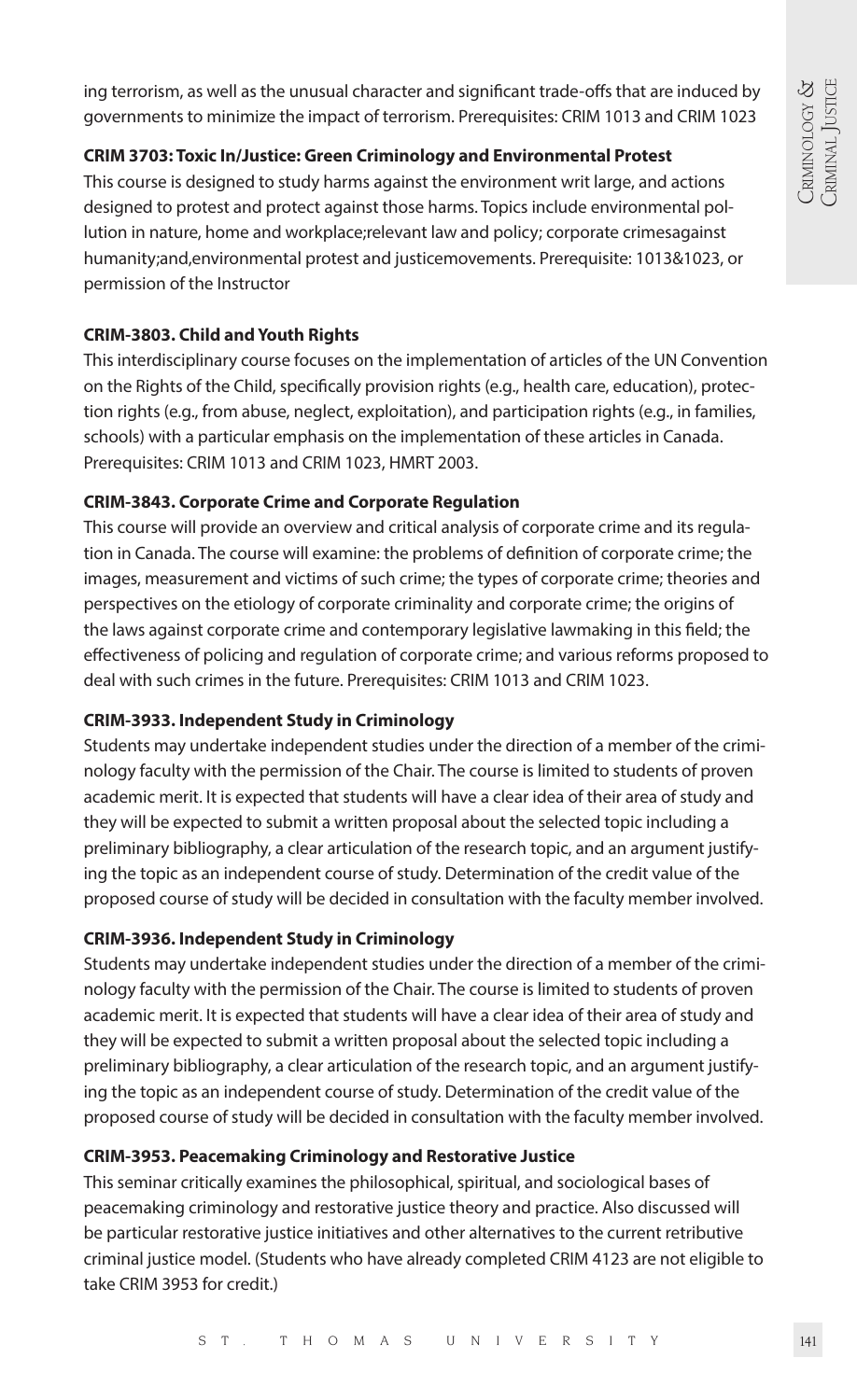#### **CRIM-4003. Special Topics in Criminology and Criminal Justice**

This course consists of an in-depth analysis of a specific topic in the field of criminology or criminal justice. The purpose is to provide a more detailed analysis of the topic by integrating theoretical and research applications. The course will be organized around the special interests of full time and visiting faculty to capitalize on the research and theoretical interests of the Department complement. Prerequisites: CRIM 1013 and CRIM 1023.

#### **CRIM-4013. Honours Seminar**

This course provides a collaborative work forum for students accepted into the Honours program. The course is comprised of a number of thesis related assignments that will guide students through the process of researching and writing their Honours thesis, including a peer presentation on their Honours research topic. This course will also allow students to explore some of the central themes and concepts in the discipline of criminology. Prerequisite: Formal acceptance into the Honours program.

# **CRIM-4113. Advanced Data Analysis**

This course is designed to provide students with an advanced look at applied social science research methods and statistics in criminology and criminal justice using SPSS. The course aims to help students develop practical skills in the design and execution of criminal justice research and to strengthen essential statistical understanding and data analysis skills. Prerequisite: A minimum of 75 credit hours, which includes CRIM 1013 and 1023, CRIM 2113, or permission of the instructor.

#### **CRIM-4133. International and Comparative Criminal Justice**

This seminar course compares criminal justice systems in a variety of jurisdictions and examines the development of international criminal law. The course is designed to provide students with a better understanding of the different legal and institutional approaches to crime. Topics include an analysis of reactions to crime, criminal behaviour, correctional philosophies, and the role of international legal bodies in the area of extraordinary criminal offences. Prerequisite: A minimum of 75 credit hours, which includes CRIM 1013 and 1023, or permission of the instructor.

#### **CRIM-4143. Hate Crime (HMRT)**

This course will encourage students to critically evaluate social and legal positions and theories about hate crime, including research on victimization and offences. Possible topics include how hate crime is conceptualized, the organization and impact of hate movements, victim resistance, and social activism. Prerequisite: A minimum of 75 credit hours, which includes CRIM 1013 and 1023, or permission of the instructor.

#### **CRIM-4153. Advanced Studies in Youth Justice Policy**

The focus of this seminar will be a critical analysis of the interplay between government initiated programming and social policy for children and youth and the ideological foundations upon which they are based. The content of the course will reflect current controversies as well as faculty and student interests. Topics may include: social control theory and juvenile justice; an assessment of theories of rehabilitation; the legal philosophy of the young offenders legislation and its impact on juvenile justice; and an evaluation of zero tolerance policies, anti-bullying campaigns, curfews, school codes of conduct, and other policies which lead to more state intervention in the lives of young people. Students will select a key area of youth policy and programming to conduct an applied research project. Prerequisite: A minimum of 75 credit hours, which includes CRIM 1013 and 1023, or permission of the instructor.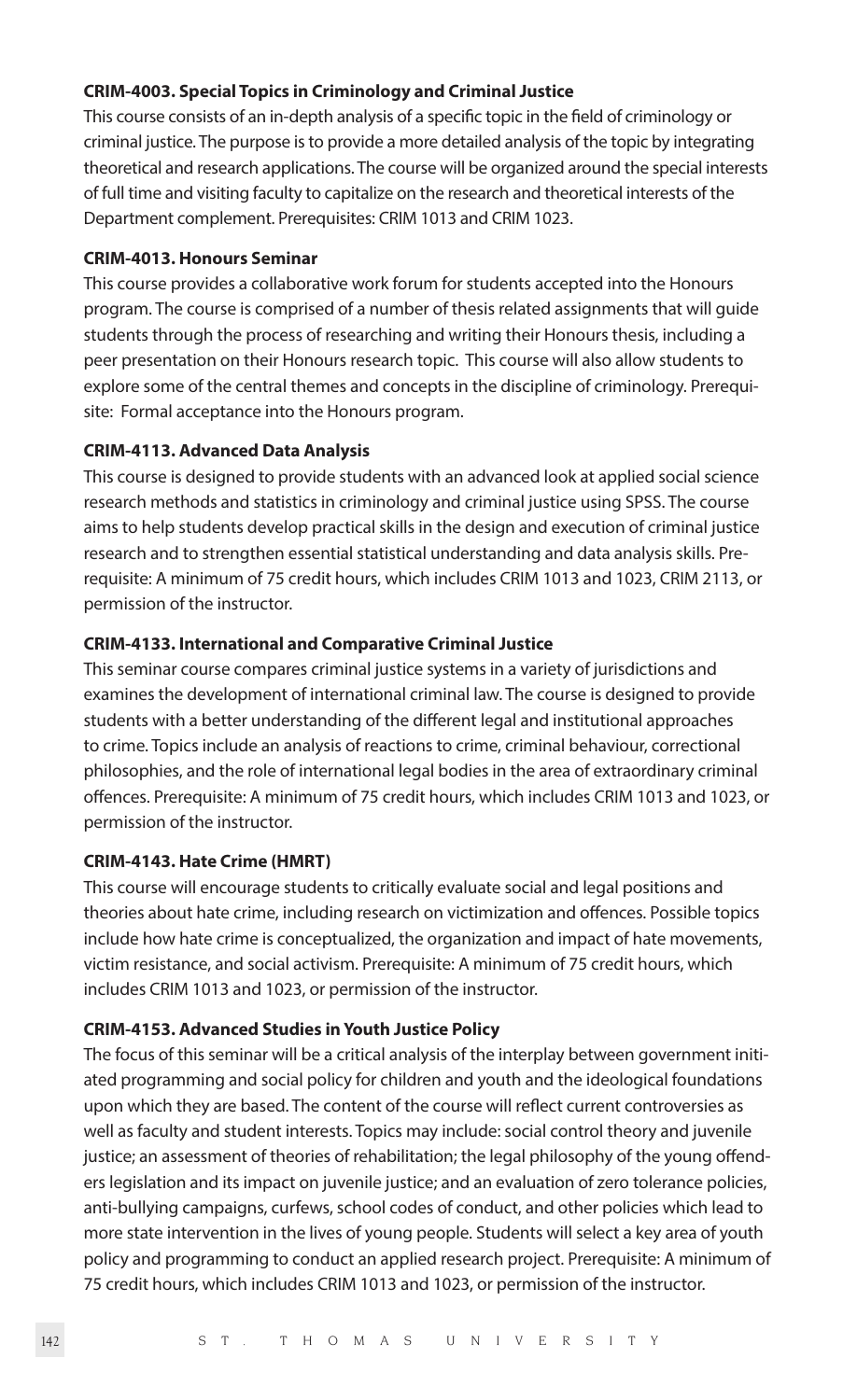# CRIMINOLOGY &<br>CRIMINAL JUSTICE CRIMINAL JUSTICE CRIMINOLOGY &

# **CRIM-4233. Policing, Security, and Governance**

This course is designed to provide a critical look at law enforcement issues beyond traditional police activities. The emphasis will be on contrasting the modest territorial scope and technological needs claimed through the rhetoric of community policing while technological advances push societies toward greater global integration. Law enforcement agencies are compelled to follow suit and come together in highly technological, national, and international partnerships. Prerequisite: A minimum of 75 credit hours, which includes CRIM 1013 and 1023, or permission of the instructor.

# **CRIM-4273. Advanced Studies in Crime in Popular Film**

This seminar course provides students the opportunity to use and hone concepts and skills introduced in CRIM 3273 through a focused, in depth examination of a specific aspect of crime in popular film. Topics vary from term to term and could include: the development of women in crime films or race in crime films; specific genres such as, the gangster film or cop film; directors, ie: Alfred Hitchcock or Martin Scorsese; the critical importance of film remakes; etc. Prerequisite: A minimum of 75 credit hours, which includes CRIM 1013 and 1023, or permission of the instructor.

# **CRIM-4403. Feminist Legal Studies (HMRT)**

In this course, students will be exposed to a critical evaluation of women and criminology. Possible topics include social and legal responses to the victimization of women, social and legal intervention strategies, criminological discourses on women's criminalized behaviour, offence patterns, and women in criminology. Prerequisite: A minimum of 75 credit hours, which includes CRIM 1013 and 1023, or permission of the instructor.

# **CRIM-4423. Power and Control in Society**

This course will introduce students to writings on the nature of power, subjectivity, and governance, with a special focus on order(ing) in modern society. Prerequisite: A minimum of 75 credit hours, which includes CRIM 1013 and 1023, or permission of the instructor.

# **CRIM-4513. Ethnography and Crime**

This seminar course will examine classical and contemporary ethnographic work in criminology and criminal justice. It will address qualitative research in general and how ethnographic research challenges common perceptions of crime, criminals and criminal behaviour. Prerequisite: A minimum of 75 credit hours, which includes CRIM 1013 and 1023 or CRIM 1006, or permission of the instructor.

# **CRIM-4906. Honours Research Thesis**

This course is the written component of the Honours thesis project. The Honours thesis may be of an empirical, conceptual, or applied nature. The Honours students accepted into the program will have been working closely with a faculty member who has agreed to be a supervisor, and develop an Honours thesis. This course is recommended only for those pursuing graduate school. Prerequisite: Formal acceptance into the Honours program.

# Bachelor of Applied Arts – Criminal Justice

This program is a double certification, two-stage admission program. The first two years of the program are completed at either New Brunswick Community College (NBCC) or Collège Communautaire du Nouveau-Brunswick (CCNB). The third and fourth years are completed at St. Thomas University. The program provides students with a combination of practical training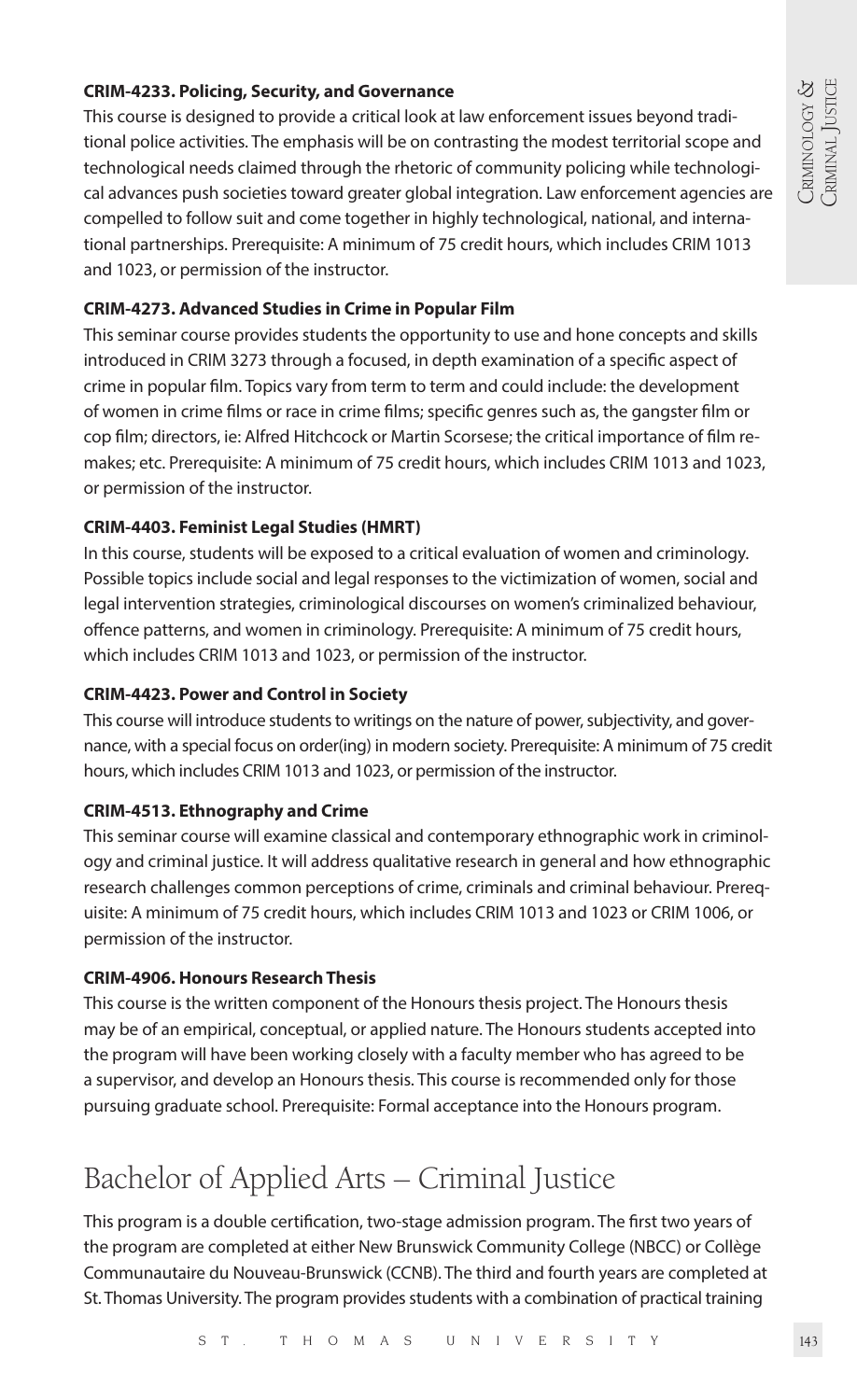and liberal arts education. Through an integrated program design, a set of curriculum features embed the technical aspects of the program into a humanistic and social science framework when students complete the second stage of the program at St. Thomas in their third and fourth years of study.

The program is open to New Brunswick Community College (NBCC) graduates of the Criminal Justice, Correctional Techniques, Police Foundations, and Youth Care Worker diploma programs. In addition, the program is open to Collège Communautaire du Nouveau-Brunswick (CCNB) graduates of the Techniques d'intervention en délinquance, Techniques correctionnelles, Techniques parajudiciaires, and Techniques policières diploma programs.

NOTE: The requirements for Years 3 and 4 of the BAA-CJ vary depending on which diploma program was completed in Years 1 and 2, as outlined below.

# **Requirements for NBCC graduates of the Criminal Justice, Correctional Techniques, or Police Foundations diploma:**

*Year 3 Students are required to take:* CRIM 2123 Criminal Law CRIM 3013 Contemporary Criminological Theory CRIM 3203 Government and the Criminal Justice System

*Students must also select 6 credit hours from the following electives in each of year three and year four:*

| <b>CRIM 2223</b> | Youth Justice                     |
|------------------|-----------------------------------|
| <b>CRIM 2233</b> | Police and the Canadian Community |
| <b>CRIM 2243</b> | Corrections                       |
| <b>CRIM 3223</b> | Criminal Procedure                |
|                  |                                   |

*Students must also select 6 credit hours from the following Humanities subjects:*  English; Philosophy; Religious Studies; History; Human Rights; French Literature; Spanish Literature.

Students will select an additional 9 credit hours from any Arts courses offered.

Total credit hours for Year 3: 30

# *Year 4*

*Students are required to select 6 credit hours from the following electives in each of year three and year four:*

| <b>CRIM 2223</b> | Youth Justice                     |
|------------------|-----------------------------------|
| <b>CRIM 2233</b> | Police and the Canadian Community |
| <b>CRIM 2243</b> | Corrections                       |
| <b>CRIM 3223</b> | <b>Criminal Procedure</b>         |

Students must select 9 credit hours from criminology course offerings.

*Students must also select 6 credit hours from the following Humanities subjects:*  English; Philosophy; Religious Studies; History; Human Rights; French Literature; Spanish Literature.

Students will select an additional 6 credit hours from any Arts courses offered.

Total credit hours for Year 4: 30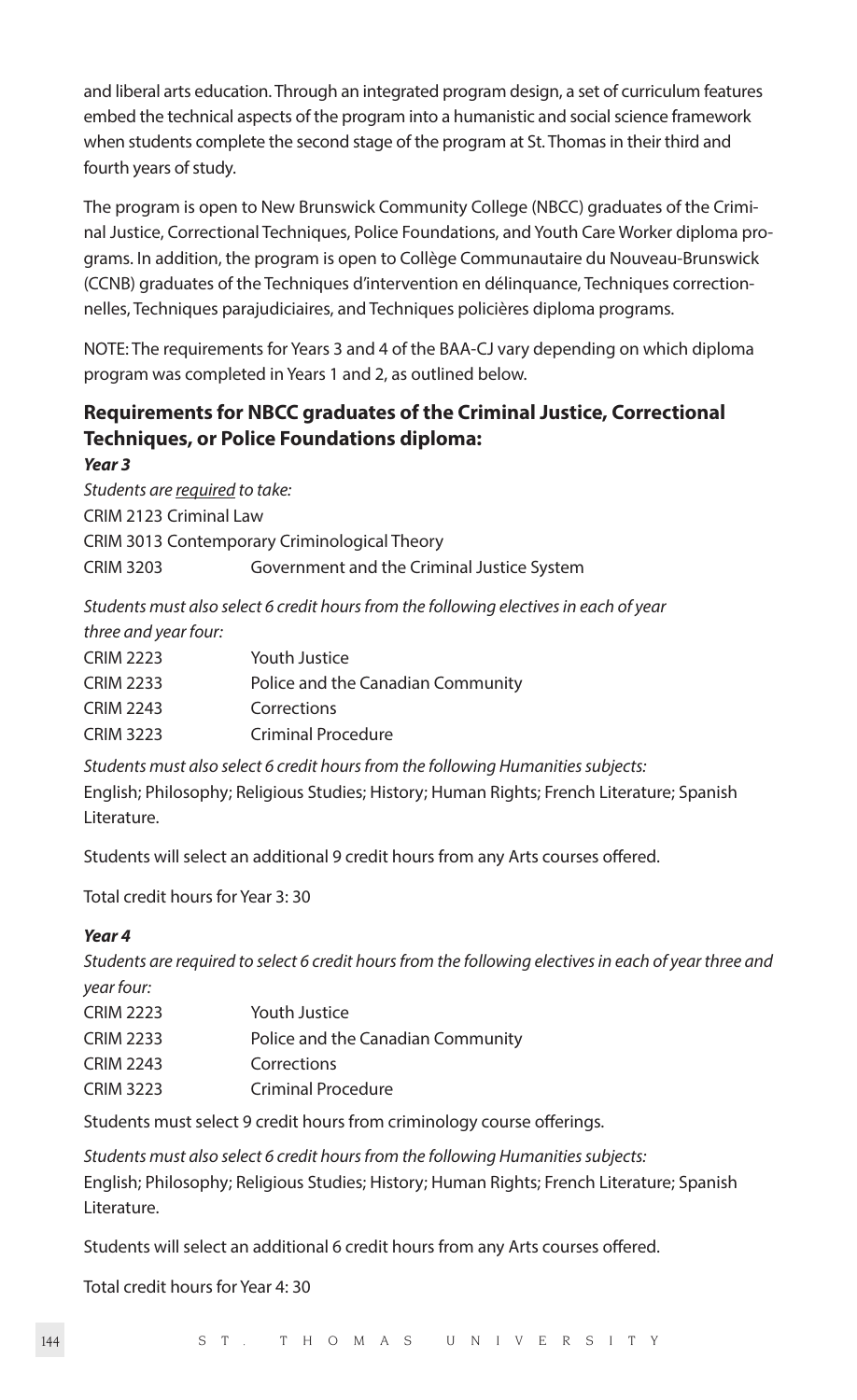# **Requirements for NBCC graduates of the Youth Care Worker Diploma:**  *Year 3*

*Students are required to take:* CRIM 1013 Introduction to Criminology and Criminal Justice CRIM 1023 Introduction to Criminal Justice *3 credit hours from the following options:*  CRIM 2223 Youth Justice CRIM 2233 Police and the Canadian Community CRIM 2243 Corrections CRIM 3223 Criminal Procedure *6 credit hours from the Youth Studies stream, which includes the following options:*  CRIM 2223 Youth Justice CRIM 2263 Children and Youth at Risk CRIM 3803 Child and Youth Rights CRIM 4153 Advanced Studies in Youth Justice Policy

*Students must also select 6 credit hours from the following Humanities subjects:* English; Philosophy; Religious Studies; History; Human Rights; French Literature; Spanish Literature.

Students will select an additional 9 credit hours from any Arts courses offered.

Total credit hours for Year 3: 30

#### *Year 4*

| Students are required to take:             |  |  |
|--------------------------------------------|--|--|
| CRIM 2123 Criminal Law                     |  |  |
| Contemporary Criminological Theory         |  |  |
| Government and the Criminal Justice System |  |  |
|                                            |  |  |

*Students must also select 3 credit hours from the following electives in each of year three and year four:*

| <b>CRIM 2223</b> | Youth Justice                     |
|------------------|-----------------------------------|
| <b>CRIM 2233</b> | Police and the Canadian Community |
| <b>CRIM 2243</b> | Corrections                       |
| <b>CRIM 3223</b> | Criminal Procedure                |
|                  |                                   |

Students must select 6 credit hours from Criminology course offerings.

*Students must also select 6 credit hours from the following Humanities subjects:* 

English; Philosophy; Religious Studies; History; Human Rights; French Literature; Spanish Literature.

Students will select an additional 3 credit hours from any Arts courses offered.

Total credit hours for Year 4: 30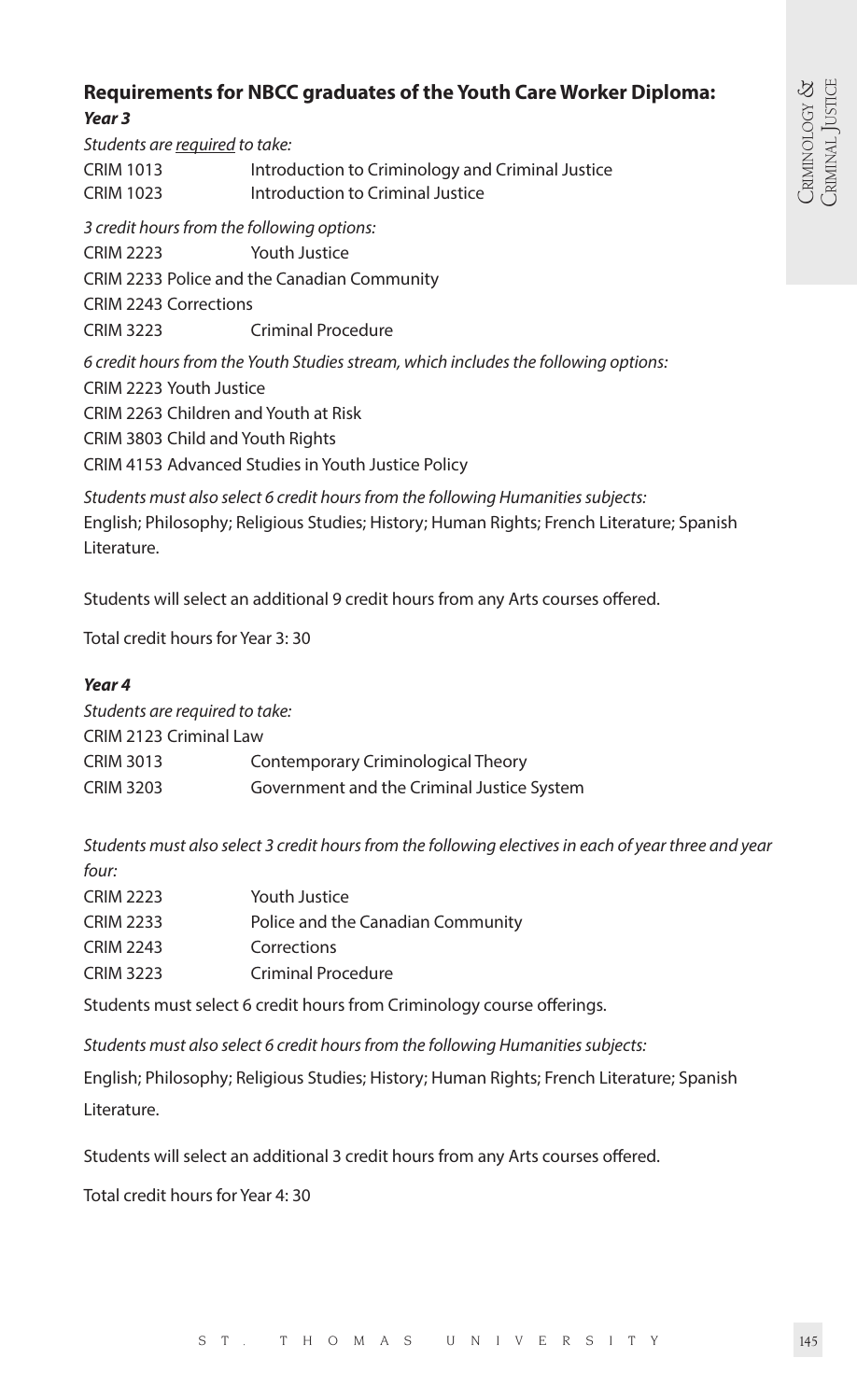# **Requirements for CCNB graduates of the Techniques d'intervention en délinquance diploma program:**

*Year 3*

CRIM 2943 Victimology CRIM 2643/ Abnormal Psychology PSYCH 2643

*3ch from:*

| <b>CRIM 2223</b> | Youth Justice                     |
|------------------|-----------------------------------|
| <b>CRIM 2233</b> | Police and the Canadian Community |
| <b>CRIM 2243</b> | Corrections                       |
| <b>CRIM 3223</b> | Criminal Procedure                |

*6 credit hours from the Youth Studies stream, which includes the following options:*  CRIM 2223 Youth Jusice CRIM 2263 Children and Youth at Risk CRIM 3803 Child and Youth Rights CRIM 4153 Advanced Studies in Youth Justice Policy

*Students must also select 6 credit hours from the following Humanities subjects:*  English; Philosophy; Religious Studies; History; Human Rights; French Literature; Spanish Literature.

Students will select an additional 9 credit hours from any Arts courses offered.

Total credit hours for Year 3: 30

# *Year 4*

*Students are required to take:* CRIM 2123 Criminal Law CRIM 3013 Contemporary Criminological Theory CRIM 3203 Government and the Criminal Justice System

*Students must also select 3 credit hours from the following electives in each of year three and year four:* 

CRIM 2223 Youth Justice CRIM 2233 Police and the Canadian Community CRIM 2243 Corrections CRIM 3223 Criminal Procedure

Students must select 6 credit hours from Criminology course offerings.

*Students must also select 6 credit hours from the following Humanities subjects:* English; Philosophy; Religious Studies; History; Human Rights; French Literature; Spanish Literature.

Students will select an additional 3 credit hours from any Arts courses offered.

Total credit hours for Year 4: 30